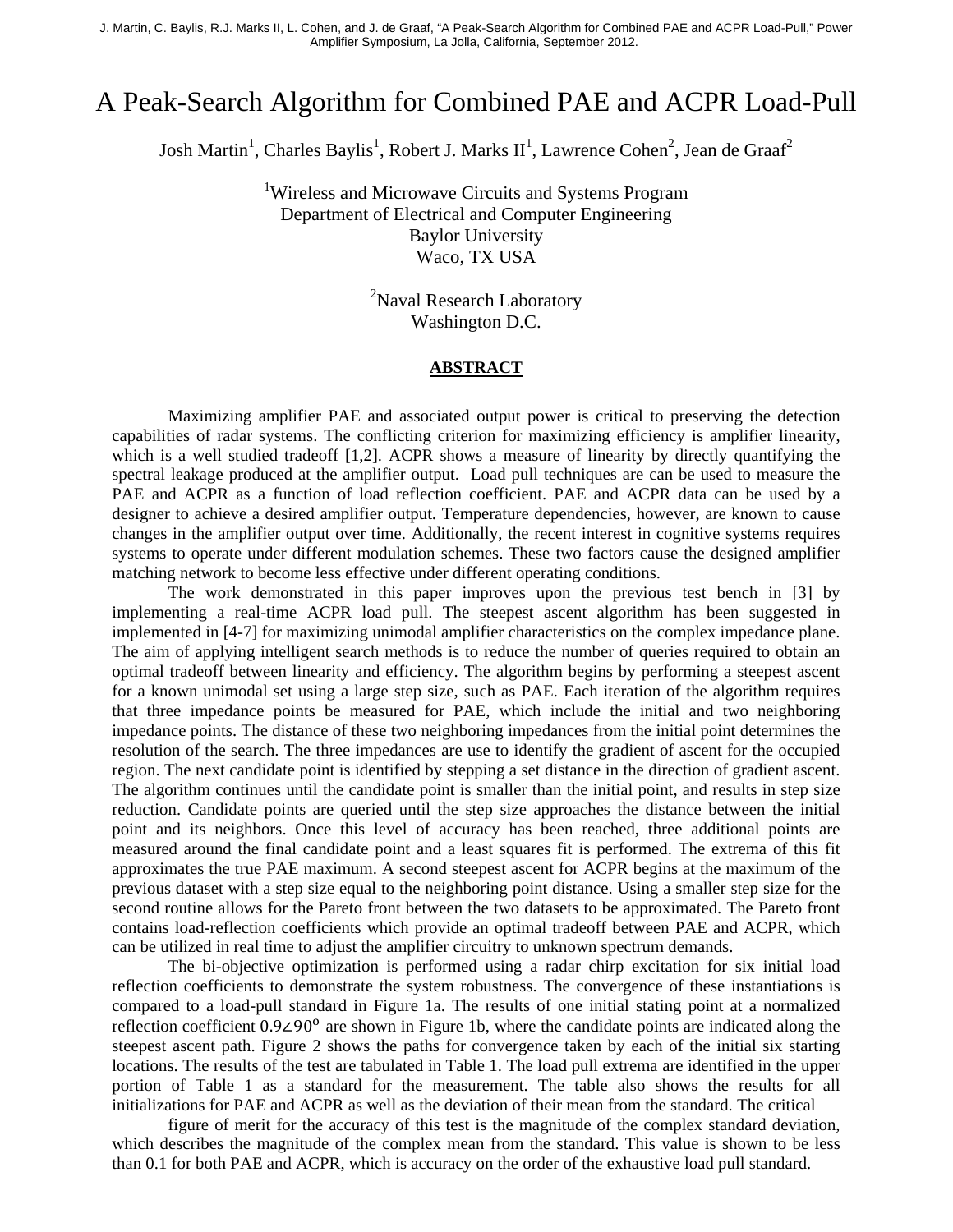

Figure 1: Traditional Load-Pull with 1000 Queries (a) and Sequential Steepest Ascent for PAE (circle) and ACPR (square) with 46 Queries (b)



Figure 2: Initial Starting Points and Associated Convergence Paths

| <b>PAE Data Analysis</b>                        |             |              |                  | <b>ACPR Data Analysis</b>                       |             |              |                   |
|-------------------------------------------------|-------------|--------------|------------------|-------------------------------------------------|-------------|--------------|-------------------|
|                                                 | Resistance  | Reactance    | <b>PAE Value</b> |                                                 | Resistance  | Reactance    | <b>ACPR Value</b> |
| Mean:                                           | 1.361180063 | $-0.7988641$ | 6.971472167      | Mean:                                           | 9.206037952 | $-2.1641172$ | $-31.55460333$    |
| <b>Standard Deviation:</b>                      | 0.124145414 | 0.16150114   | 0.08574343       | Standard Deviation:   2.915267993               |             | 2.32658164   | 0.078731224       |
| Complex Mean (Rectangular): 0.2405-j0.2564      |             |              |                  | Complex Mean (Rectangular): 0.8081-j0.0338      |             |              |                   |
| Magnitude of Complex Standard Deviation: 0.0223 |             |              |                  | Magnitude of Complex Standard Deviation: 0.0329 |             |              |                   |

Table 1: Comparison Data for Six Steepest Ascent Initializations

[1] Baylis, C.; Wang, L.; Moldovan, M.; Martin, J.; Miller, H.; Cohen, L.; de Graaf, J.; , "Designing transmitters for spectral conformity: power amplifier design issues and strategies," *Radar, Sonar & Navigation, IET* , vol.5, no.6, pp.681-685, July 2011

[2] S. Cripps, *RF Power Amplifiers for Wireless Communications*. Norwood, Maine: Artech House, 2006

[3] Martin, J.; Moldovan, M.; Baylis, C.; Marks, R.J.; Cohen, L.; de Graaf, J.; , "Radar chirp waveform selection and circuit optimization using ACPR load-pull measurements," *Wireless and Microwave Technology Conference (WAMICON), 2012 IEEE 13th Annual* , vol., no., pp.1-4, 15- 17 April 2012

[4] C. Baylis, L. Dunleavy, S. Lardizabal, R. J. Marks II, and A. Rodriguez, "Efficient Optimization Using Experimental Queries: A Peak-Search Algorithm for Efficient Load-Pull Measurements," *Journal of Advanced Computational Intelligence and Intelligent Informatics,* Vol.15, pp. 13- 20, 2011

[5] Baylis, Charles Passant II. "Improving Techniques for Nonlinear Electrothermal FET Modeling and Measurement Validation". PhD Dissertation, University of South Florida, USA, 2007.

[6] C. Baylis, S. Lardizabal, and L. Dunleavy, "A Fast Sequential Load-Pull Algorithm Implemented to Find Maximum Output Power," 2006 IEEE Wireless and Microwave Technology Conf. (WAMICON 2006), Clearwater, Florida, December 2006